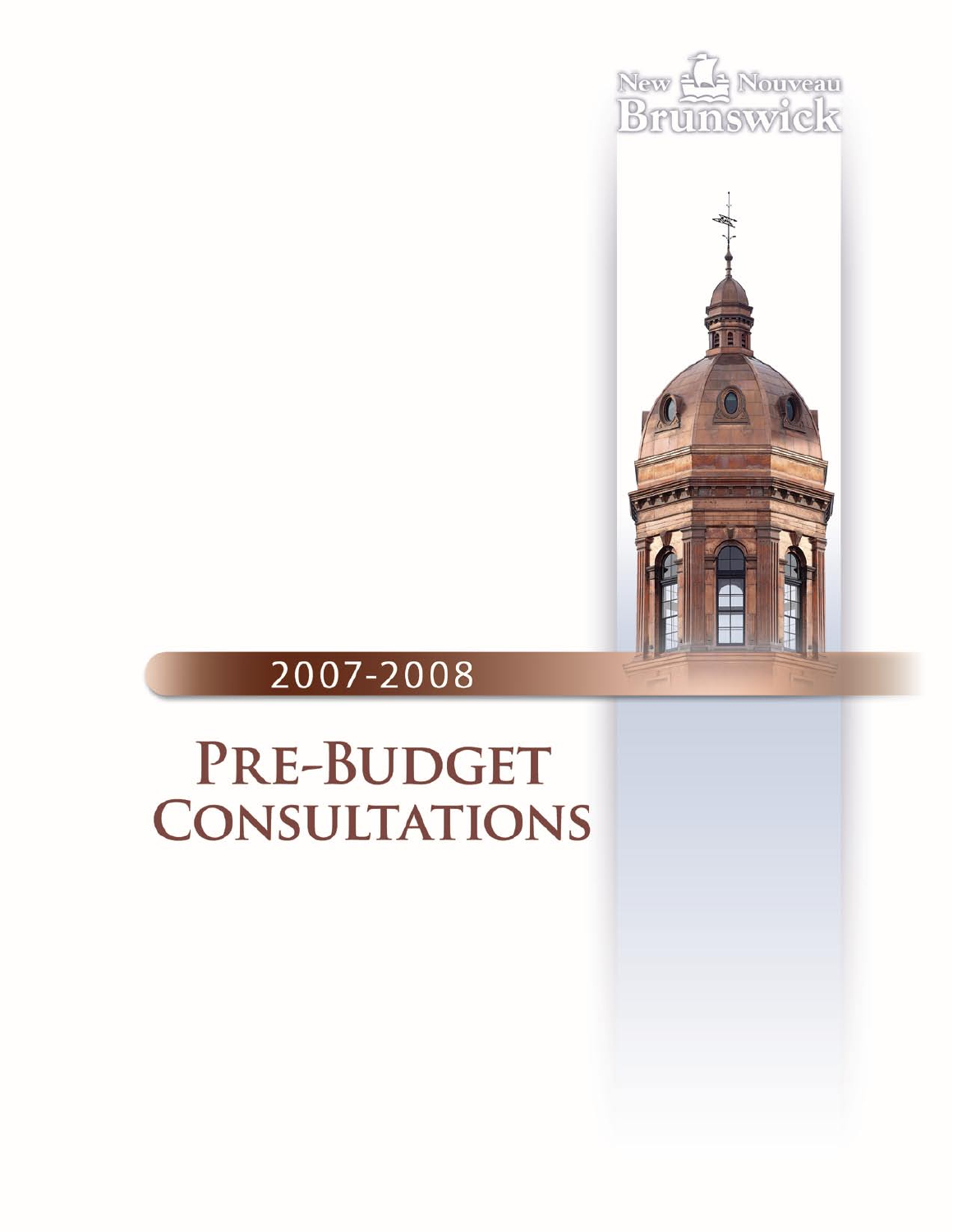### **2007-2008 Pre-Budget Consultation**

#### **Published by:**

Department of Finance Province of New Brunswick P.O. Box 6000, Fredericton, New Brunswick E3B 5H1 Canada

Internet: *www.gnb.ca/0024/index-e.asp*

February 2007

#### **Cover:**

Communications New Brunswick (CNB 4308)

#### **Translation:**

Translation Services, Supply and Services

ISBN 978-1-55396-283-0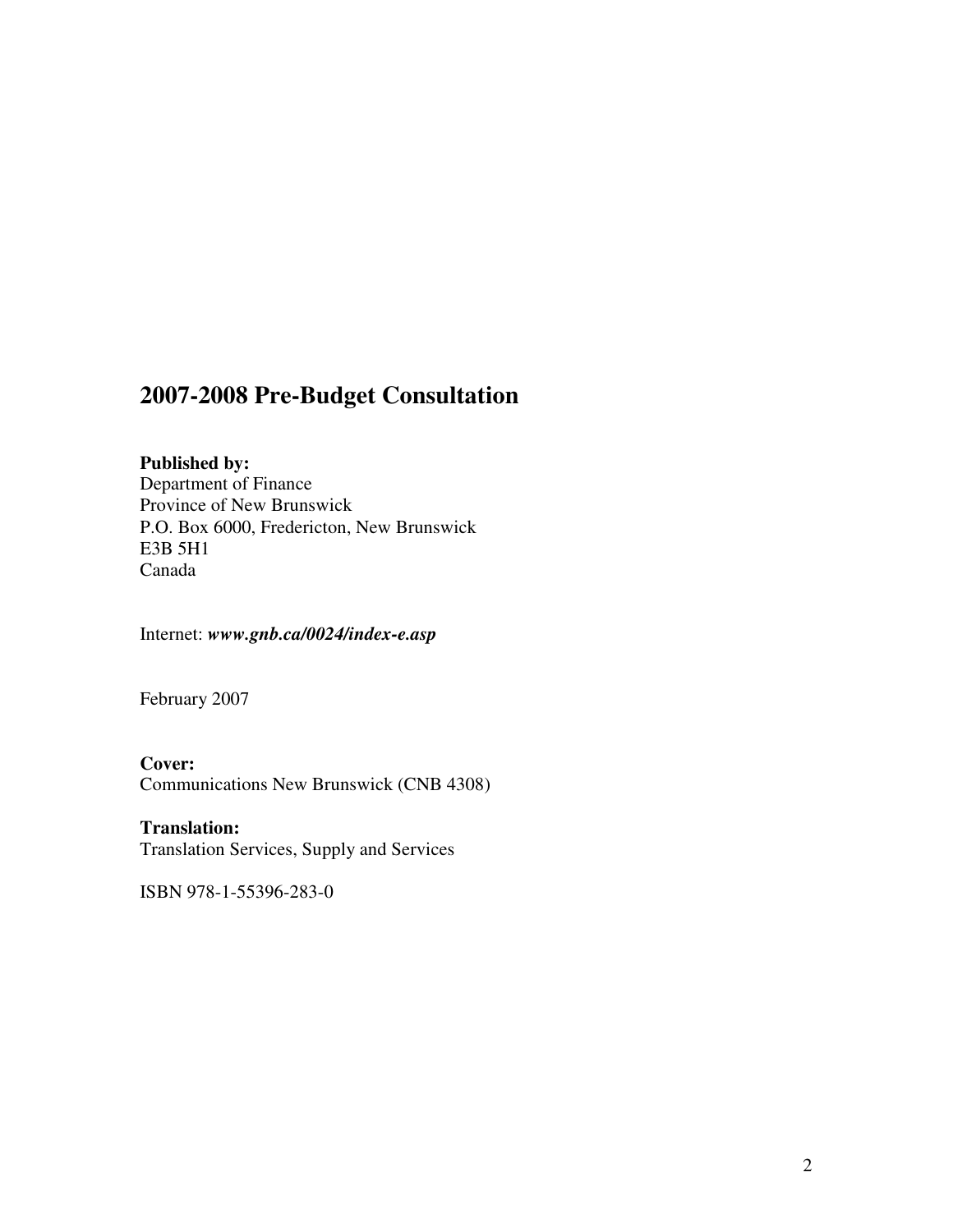#### **Introduction**

The 2007-2008 New Brunswick Budget will be the first budget of this government's new four-year mandate. On September 18, this government was elected with a vision – the *Charter for Change*.

In the *Charter for Change*, this government makes commitments to the people of New Brunswick to lay the foundation for reinvigorating the economy and job creation, for going from worst to first in education, for providing more effective health and senior care, for promoting energy conservation and generation, and for putting the province on the road to fiscal self-sufficiency. We have already begun to implement our *Charter for Change*:

- The provincial gasoline tax has been reduced by 3.8 cents per litre;
- Additional funding has been provided for senior care in nursing homes;
- New Brunswick's share of the cost of cleaning up Saint John harbour has been committed;
- A \$2,000 grant for first year students at provincially-funded universities has been introduced;
- A comprehensive home energy efficiency program has recently been unveiled;
- A Child and Youth Advocate was appointed;
- A new agreement for insurance resulting in savings for drivers was negotiated;
- A "green" vehicle policy for government has been introduced;
- The minimum wage has been increased;
- Significant enhancements to child protection are being introduced.

With the upcoming budget, we will continue to implement the *Charter for Change.* Our goal is a self-sufficient New Brunswick within 20 years. By making strategic investments while remaining committed to fiscal responsibility, we will grow our economy and move along the path to greater self-sufficiency. This will require difficult – but necessary – decisions.

#### **The Fiscal Challenge**

The independent review of the province's finances by Grant Thornton is complete. Grant Thornton projects that the province is on track for a modest deficit of \$17.6 million in 2006-2007. However, as outlined in the report, a number of outstanding issues may still affect the results before year-end.

The report also sets out that the province will be facing a financial challenge next year and beyond. Rising costs of health and senior care, wages and other programs will contribute to significant growth in government spending, while, at the same time, revenues are being constrained by lack of population growth and tax reductions. Factors such as the current review of the Equalization Program and the financial risks associated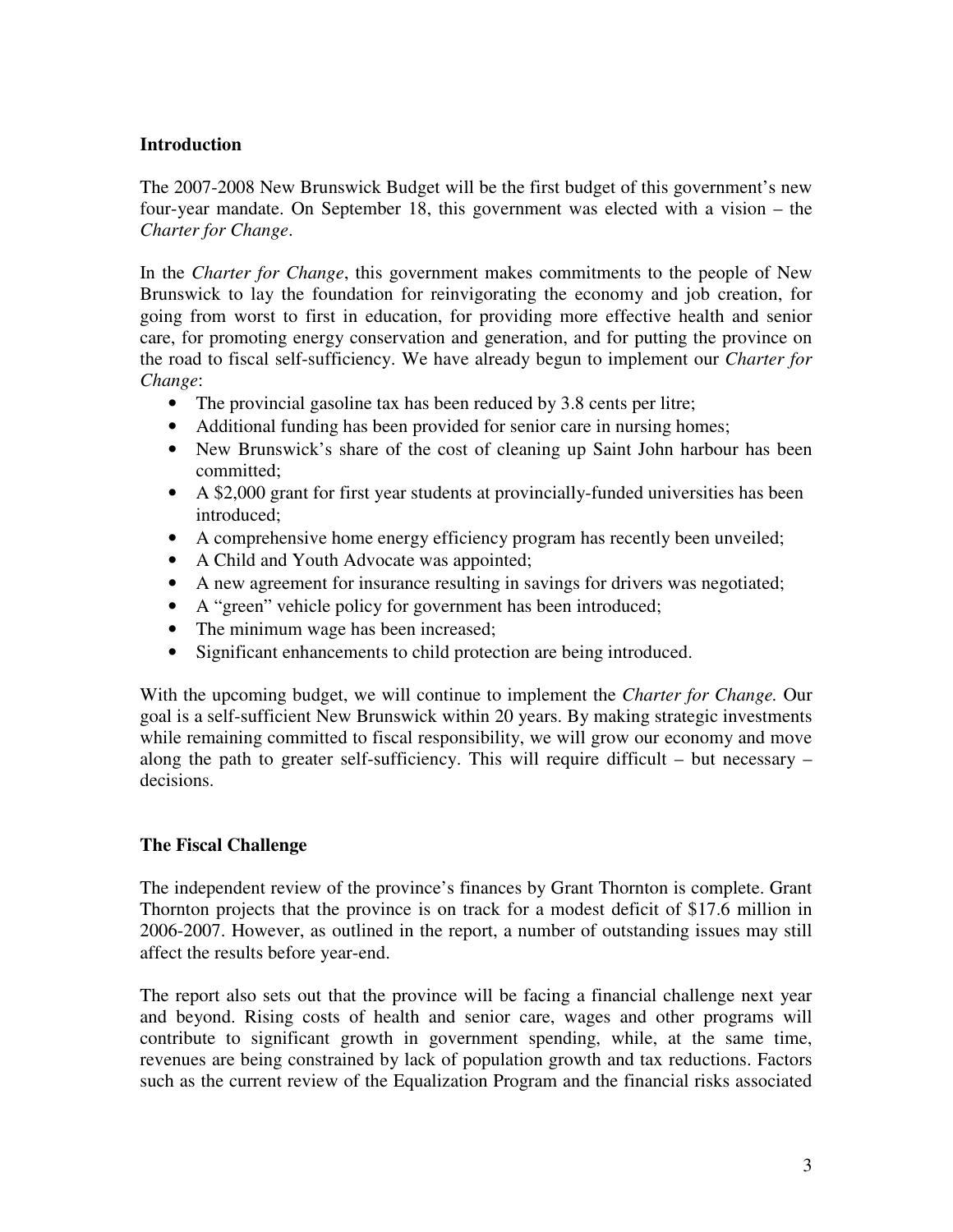with the pending Point Lepreau refurbishment may also impact the province's revenues over the next few years.

Grant Thornton concludes that given historical trends, when combined with previous program decisions, the government faces considerable fiscal challenges over the next three fiscal years:

- 2007-2008: potential deficit in the range of \$300 \$416 million.
- 2008-2009: potential deficit in the range of \$548 \$719 million.
- 2009-2010: potential deficit in the range of \$573 \$773 million.

This reaffirms the looming financial challenge that was identified to the government by the Department of Finance upon taking office.

The government will take the necessary steps to ensure that revenues and spending are in balance. At the same time, the government will take further steps to implement the *Charter for Change* and create the environment for growing the economy and creating better-paying and lasting jobs, for providing opportunities for our young and skilled people, for growing the population, for helping sustain the environment and conserving energy, for helping our children get a quality education and become more physically fit, and for providing a quality, accessible, and affordable health and senior care system.

The government will adhere to the balanced budget provisions of the *Fiscal Responsibility and Balanced Budget Act*. Achieving self-sufficiency requires not only strategic investments, but also maintaining fiscal responsibility and accountability.

#### **Economic Situation**

The overall New Brunswick economy in 2006 performed much as expected. The most recent consensus of private sector forecasts indicates economic growth in the 2.5 per cent range, comparable to the budget estimate. Employment growth in New Brunswick in 2006 was the strongest east of Ontario, while unemployment is at historic lows. Retail sales, a measure of consumer confidence, are showing the strongest increase since 1999. Capital investment remains strong. However, the forest sector continues to experience problems related to industry competitiveness, foreign competition and the strong Canadian dollar.

While making progress in the last several decades, New Brunswick lags national averages for most indicators of economic well-being and wealth generation. Our population is declining. Our share of the adult population holding jobs is 92 per cent of the national average. The standard measure for comparing economic growth across provinces is Gross Domestic Product per capita, with New Brunswick averaging only 75.8 per cent of the national average in 2005. On the income side, personal income per capita for New Brunswick was only 85.4 per cent of the average for Canada. These results indicate that this government's focus on population growth and retention,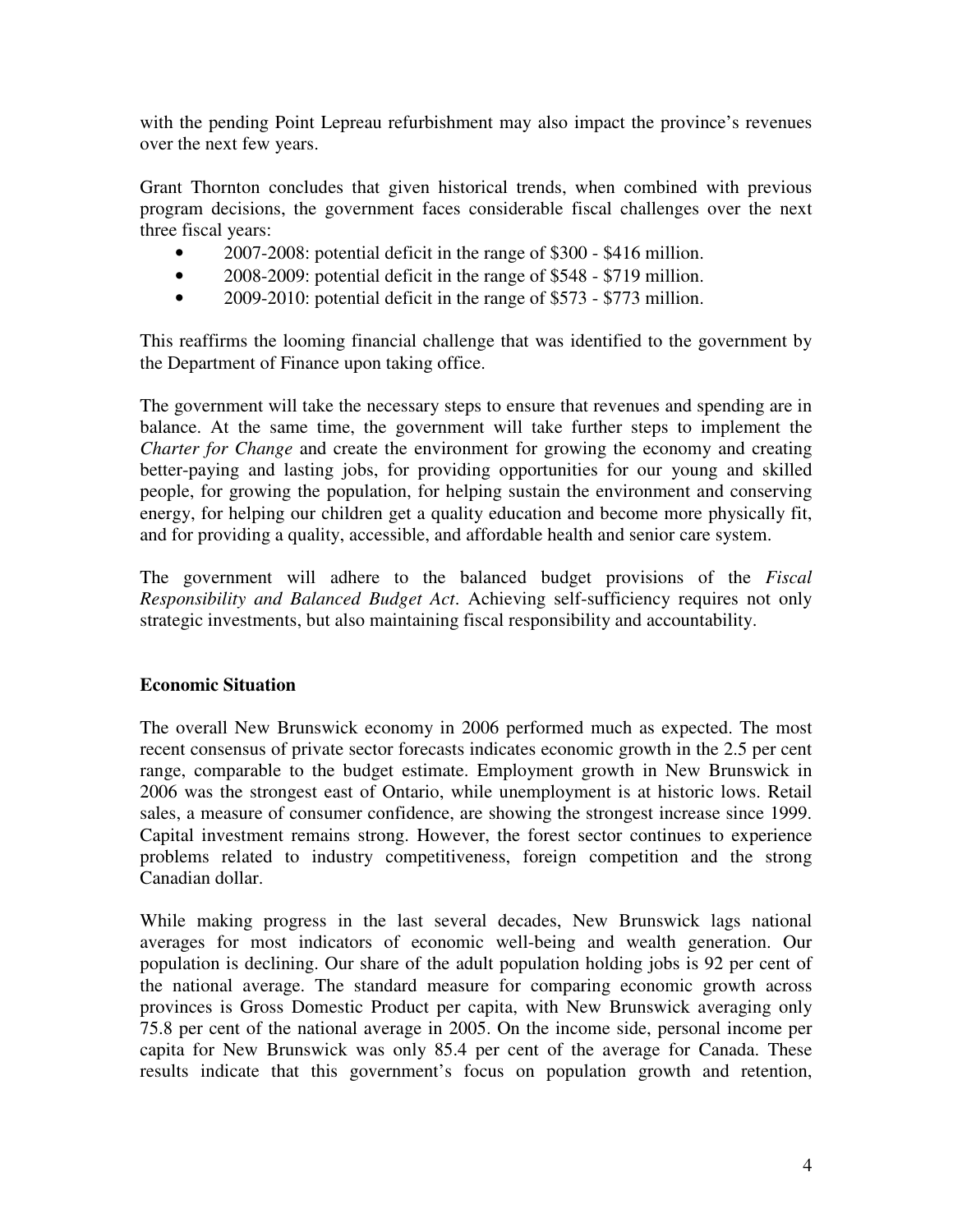economic development, and job creation through the *Charter for Change* are critical for the province to move toward self-sufficiency.

#### **2007-2008 Pre-Budget Consultation**

With the forthcoming budget, we will continue to implement the *Charter for Change*. But we must recognize that current spending demands outweigh projected revenues and will lead to substantial deficits – and increases to debt – in the future if not addressed now. We will not let this happen. Spending and revenues need to be aligned.

The 2007-2008 Pre-Budget Consultation process provides New Brunswickers the opportunity to identify their priorities, and identify means to balance revenues and spending.

The questionnaire will be available on the Internet at *www.gnb.ca/0024/index-e.asp* from February 5 to March 2, 2007.

Comments can also be sent by mail to:

**2007-2008 Pre-Budget Consultation Minister of Finance P.O. Box 6000, Fredericton, N.B. E3B 5H1**

Comments can be sent by fax to **(506) 457-4989.**

Your views and opinions are important to us and will be taken into consideration as we form the 2007-2008 Budget.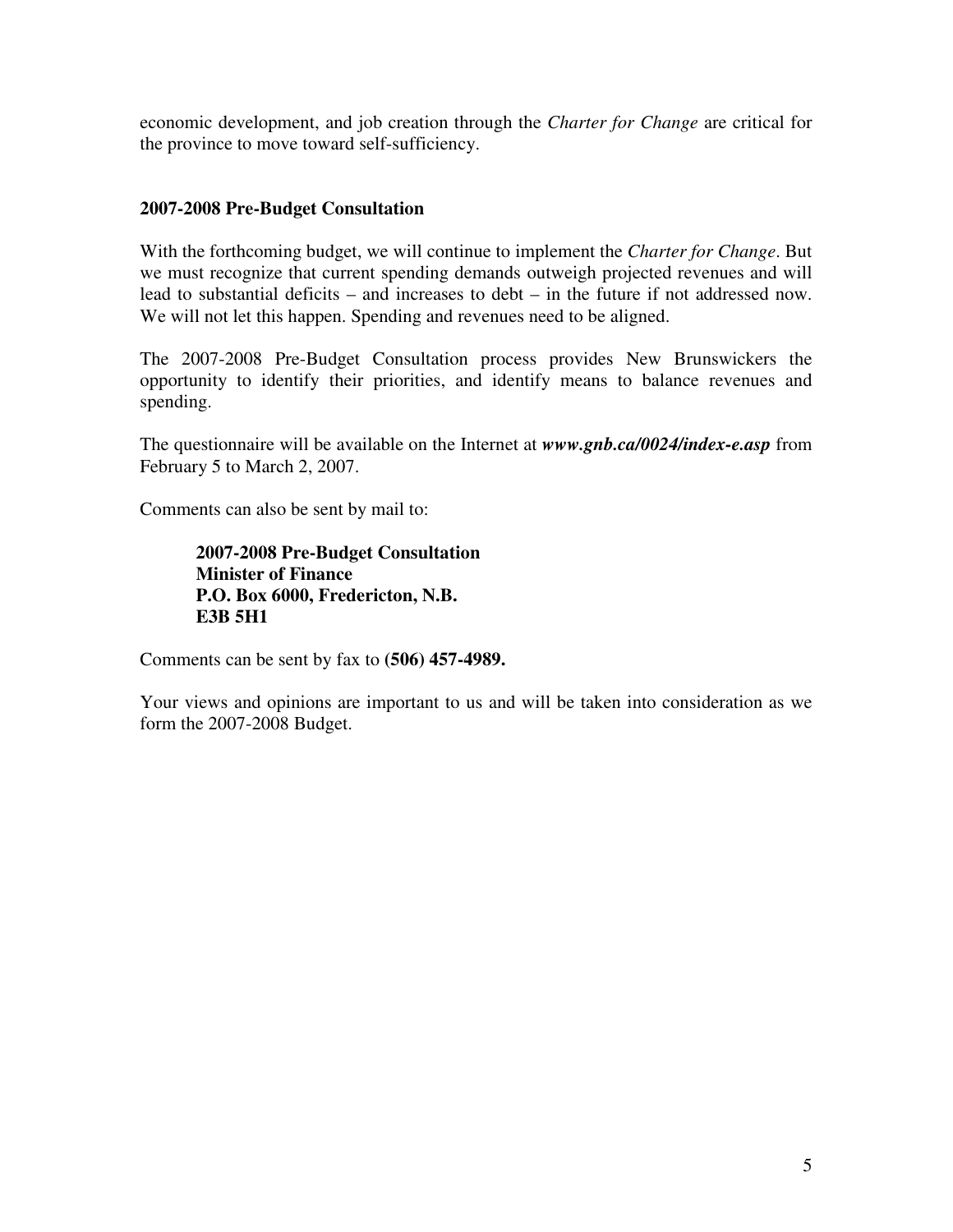#### **Questions to Consider:**

This questionnaire should help you prepare to identify your priorities and indicate means to balance revenues and spending. Please take the time to consider the following questions and respond online, by mail or by fax.

- **1. In developing the 2007-2008 Budget, what do you think the government's priorities should be? Please rank your top 3 choices, with 1 being the most important and 3 being the least important.**
- Balancing the budget
- Health care (recruitment, community health, prescription drugs, ambulance services)
- Improving nursing home care / home care
- Promoting wellness and healthy lifestyle choices
- Population growth, retention and repatriation
- Education (strengthen schools, support teachers, learning opportunities for children)
- Affordable and accessible post-secondary education
- Economic development and job growth
- Energy conservation and generation
- Environmental responsibility and sustainability
- Infrastructure investment (roads, schools, hospitals)
- Assistance for people in poverty
- Tourism and cultural sector development
- Other
- **2. The government is committed to balanced budgets and fiscal accountability. The Grant Thornton review of government finances has stated that, going forward, there is a structural inequity between revenues and expenditures. How should spending and revenues be brought into balance? Please rank your top 3 choices, with 1 being the most important and 3 being the least important.**
- Increase taxes and fees
- Postpone or eliminate tax cuts already in force or scheduled
- Reduce the size of some government programs
- Reduce annual public infrastructure investment
- Other